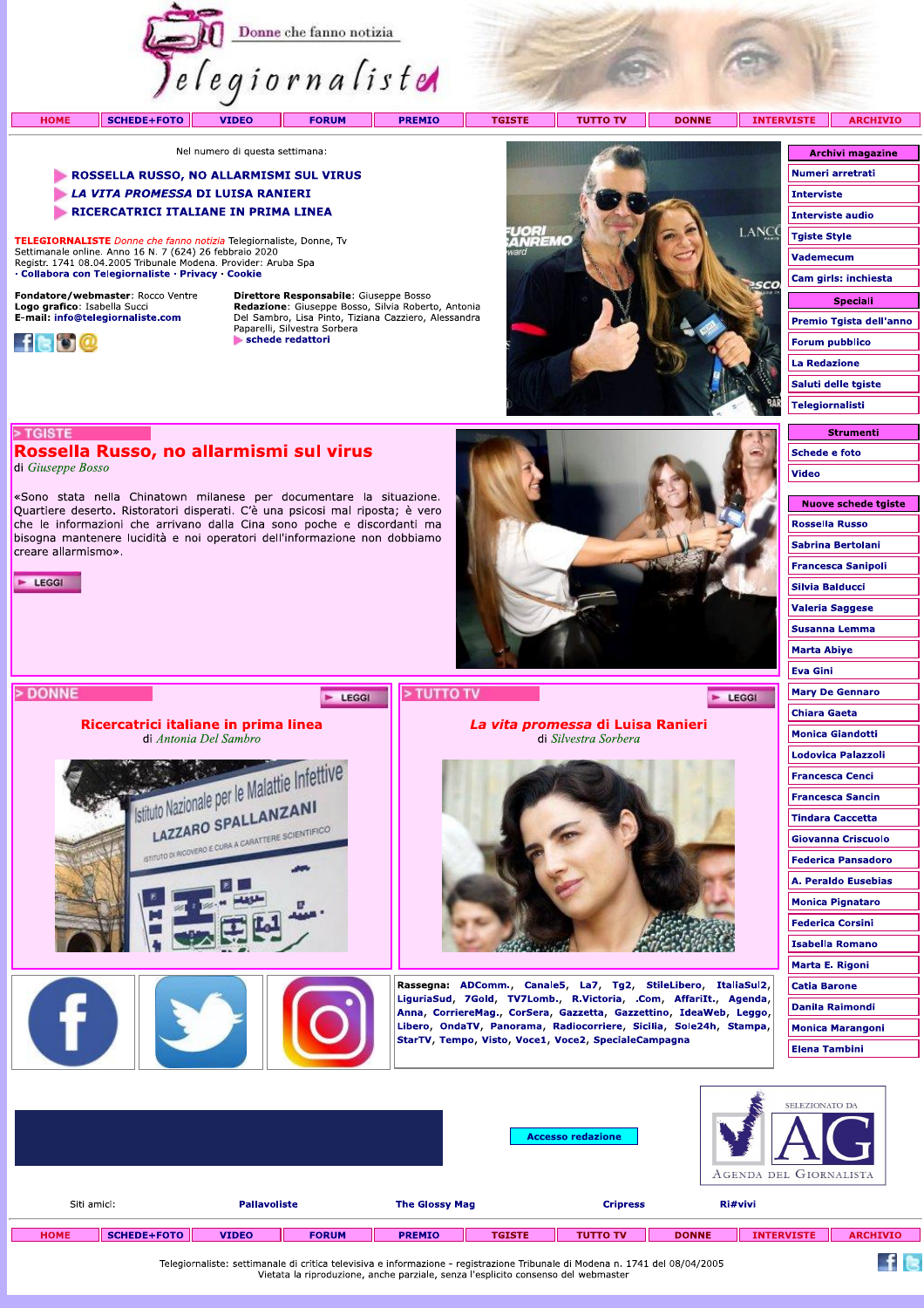

eventi del Comune di Milano, durante la giunta Albertini. Qui sono rimasta 3 anni e mezzo. Ma desideravo tornare al giornalismo puro cosi ho accettato un contratto all'Agr presso Rcs mediagroup. Mi occupavo dei notiziari radiofonici. Era il novembre del 2005».

anche annuali. Dopo essere diventata giornalista professionista nel 2002<br>
sono stata assunta come capo ufficio stampa all'assessorato moda, turismo,<br>
eventi del Comune di Milano, durante la giunta Albertini. Qui sono rimas



щ

| <b>HOME</b> | SCHEDE+FOTO | <b>VIDEO</b> | <b>FORUM</b> | <b>PREMIO</b> |                                                                                                                              | עד הז | <b>DONNE</b> | AR |
|-------------|-------------|--------------|--------------|---------------|------------------------------------------------------------------------------------------------------------------------------|-------|--------------|----|
|             |             |              |              |               | Telegiornaliste: settimanale di critica televisiva e informazione - registrazione Tribunale di Modena n. 1741 del 08/04/2005 |       |              |    |

elegiorhaliste: settimahale di critica televisiva e informazione - registrazione Tribunale di Modena n. 1741 de<br>Vietata la riproduzione, anche parziale, senza l'esplicito consenso del webmaster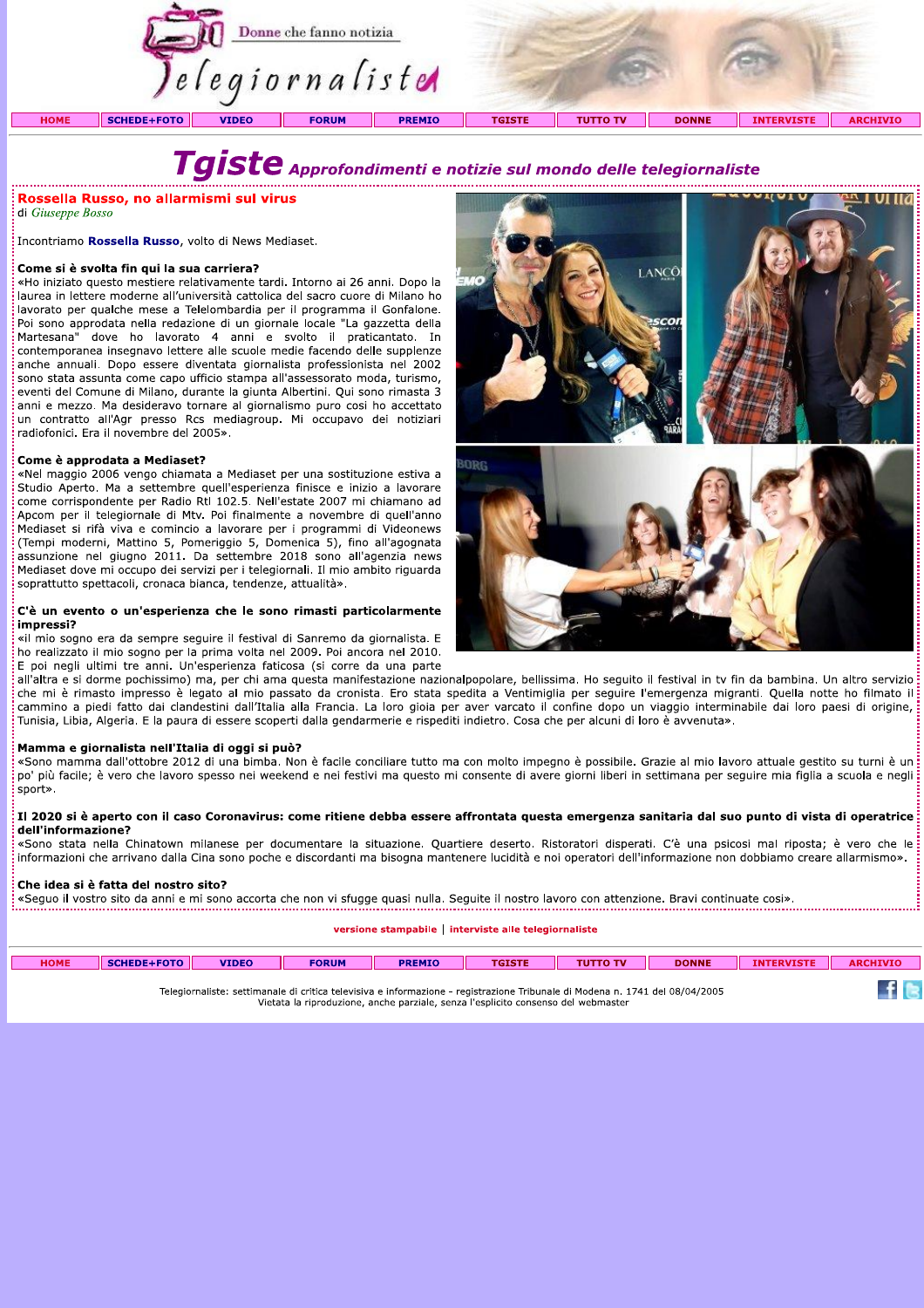

## di Silvestra Sorbera

**Election de la vita promessa di Luisa Ranieri<br>Al via domenica 23 febbraio, per tre prime serate, la seconda<br>stagione de** *La vita promessa* **con Luisa Ranieri e Francesco Arca.<br>La Ranieri sarà ancora una volta la siciliana** 

pensandola ormai **moribonda**; ma la ragazza si riprende e riesce ad arrivare a New York, ormai sposata e madre di un bambino.

In questa seconda stagione Carmela dovrà affrontare nuovi drammi: Vincenzo Spanò riesce a trovarla grazie alle sue **amicizie mafiose** e si presenta da lei, che adesso è di nuovo vedova e non sa cosa fare. Rocco continua il suo matrimonio farsa, Antonio è entrato a far parte della criminalità locale e Alfredo è uno stimato professionista.

Luisa Ranieri ci ha abituato a ruoli sempre molto intensi: dal famoso spot pubblicitario "Antò fa caldo", la Ranieri ha continuato il suo successo televisivo con serie che hanno sempre avuto ottimi risconti. La ricordiamo in *Maria Goretti* e poi nelle serie *Omicidi* e ancora nella miniserie Cefalonia con protagonista Luca Zingaretti, adesso diventato suo marito e che vedremo presto nel ruolo di Montalbano.



versione stampabile | interviste a personaggi | interviste a telegiornalisti

| <b>HOME</b> | <b>SCHEDE+FOTO</b> | <b>VIDEO</b> | <b>FORUM</b> | <b>PREMIO</b> | TGISTF                                                                                                                       | <b>DONNE</b> | <b>INTERVISTE</b> | <b>ARCHIVIO</b> |
|-------------|--------------------|--------------|--------------|---------------|------------------------------------------------------------------------------------------------------------------------------|--------------|-------------------|-----------------|
|             |                    |              |              |               |                                                                                                                              |              |                   |                 |
|             |                    |              |              |               | Telegiornaliste: settimanale di critica televisiva e informazione - registrazione Tribunale di Modena n. 1741 del 08/04/2005 |              |                   |                 |

Telegiornaliste: settimanale di critica televisiya e informazione - registrazione Tribunale di Modena n. 1741 del 08/04/2005 bella be all the contractors of the entries and the second the contract of the contract of the contractors with Vietnamas Vietnamas Vietnamas Vietnamas Vietnamas Vietnamas Vietnamas Vietnamas Vietnamas Vietnamas Vietnamas